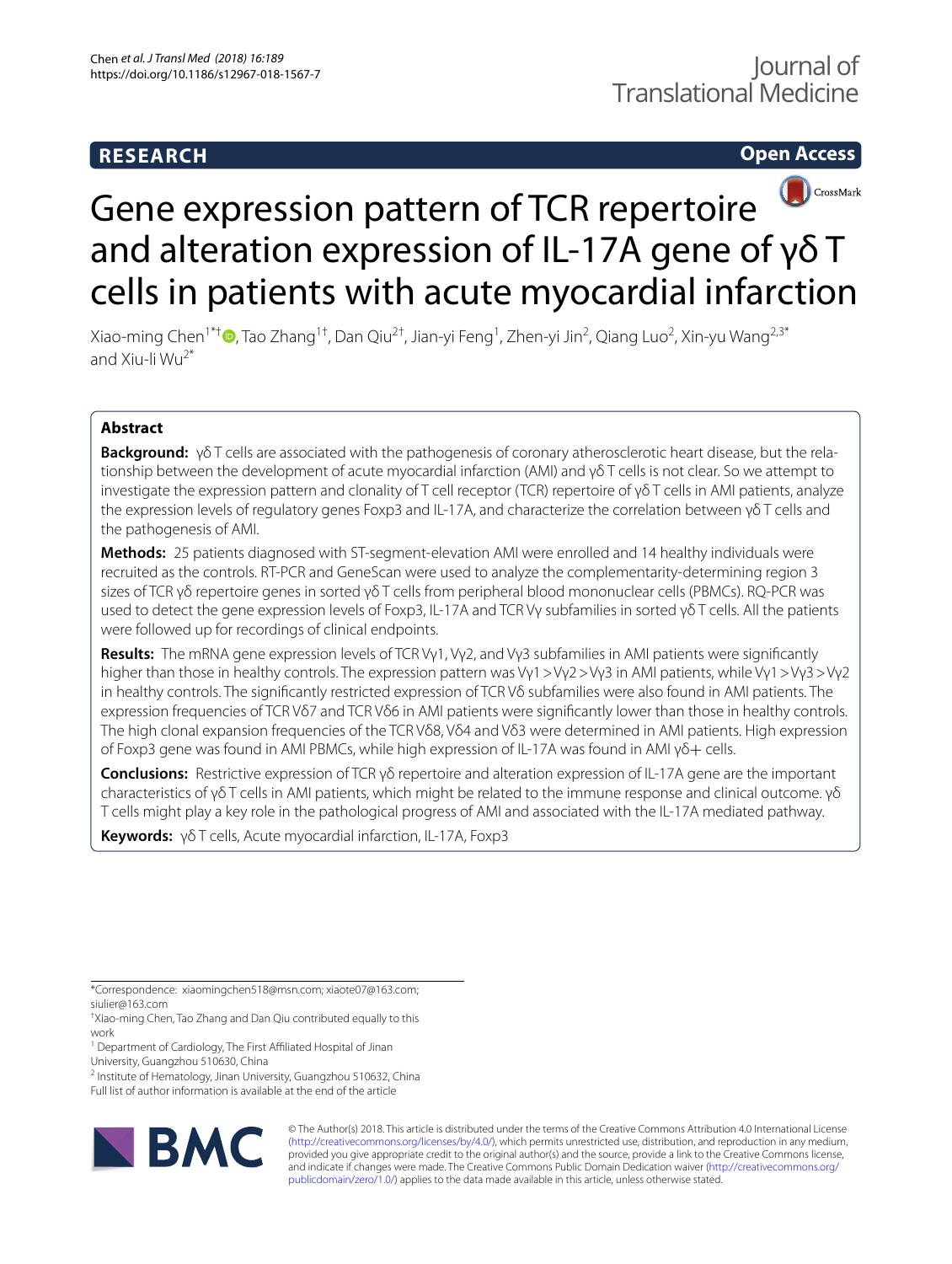# **Background**

Although the early and efective primary percutaneous coronary intervention and thrombolytic therapy have greatly improved the survival and cardiac function in patients with acute myocardial infarction (AMI), AMI is still a major cause of morbidity and mortality throughout the world, accounting for 7 and 5% of the global burden of disease in males and females, respectively [\[1](#page-8-0)]. It is well known that the rupture or erosion of atherosclerotic plaques is the main cause of acute coronary syndrome (ACS). Atherosclerosis, once considered to be a mild accumulation of lipid in the arterial wall, is complex and poorly understood considering its lesion and development. In addition, JUPITER studies have showed that even those healthy participants without traditional risk factors, but with increased high-sensitive-C reactive protein (hsCRP), benefted from statin in therapy [[2\]](#page-8-1). So it is thought that infammatory reaction is involved in the process of atherosclerosis. Activation of infammatory cells plays a key role in the pathogenesis of ACS [\[3](#page-8-2)]. Studies have showed that innate and acquired immune markers such as hsCRP were associated with the progression of atherosclerosis [[4,](#page-8-3) [5\]](#page-8-4), which indicated that both innate and adaptive immunity contributed to the development of the atherosclerosis and its complications [\[6](#page-8-5)]. And innate infammatory mediators were also found to be up-regulated during and after AMI, suggesting that myocardial infarction (MI) mobilizes not only a sterile nonspecifc infammation, but also 'adaptive' immune responses to cardiac auto-antigens which are able to modulate the myocardial inflammation and fibrosis [[5,](#page-8-4) [7](#page-8-6)].

T cells are the main components of cell mediated infammation and have been demonstrated to be involved in the etiology and development of atherosclerotic plaques [[8](#page-8-7)]. Activated T cells can release infammatory mediators and procoagulants to improve the rupture and local thrombosis. Adaptive T-cell driven immune infammatory response is involved in atherosclerosis and plaque instability, leading to ACS, including non STsegment-elevation ACS and ST-segment-elevation acute myocardial infarction (STEMI) [[9](#page-8-8)]. Nepoleao et al. found the decrease of CD3+ T lymphocyte count in STEMI patients at the day of STEMI onset, which was associated with plaque instability and disruption  $[10]$  $[10]$ . The function of activated T cells during the development of ACS can be downregulated by a special subgroup of T cells, the regulatory T cells (Tregs, a general term for a group of regulatory T cells which mediate immune suppression  $[11]$  $[11]$ ). The latter suppress immune responses by inducing and maintaining immune tolerance [[11\]](#page-8-10).

Lymphocytes are divided into two main lineages in humans: B cells which generate antibodies for humoral immunity, and T cells that are responsible for cellular immune response. And T cells are further subdivided into two major populations characterized by the surface expression of a T cell receptor (TCR)  $\alpha$  chain and a β chain (αβ T cells) or a γ chain and a δ chain (γδ T cells). Only 5–10% lymphocytes in peripheral blood are γδ T cells, which rise from 2 to 60% of CD3+ lymphocytes, a small subset of T cells in peripheral blood, and regulate the infammation process in many diseases [[12](#page-8-11), [13](#page-8-12)]. In summary,  $γδ T$  cells are associated with the pathogenesis of coronary atherosclerotic heart disease (CAD), but the relationship between the development of AMI and γδ T cells is still not clear. In addition, the expression of γδ T cell subgroup populations in patients with AMI has not yet been reported. Based on previous literature and data, we hypothesized that γδ T cells play a key role in the pathogenesis and pathophysiology of AMI. The present study was designed to investigate the expression pattern and clonality of TCR repertoire of γδ T cells in AMI patients, analyze the expression levels of regulatory genes Forkhead box P3 (Foxp3) and Interleukin-17A (IL-17A), and characterize the correlation between γδ T cells and the pathogenesis of AMI.

# **Methods**

# **Participants**

25 patients (aged  $64.4 \pm 11.7$  years, 17 males and 8 females) diagnosed with STEMI admitted to First Afliated Hospital of Jinan University were enrolled. STEMI was defned by the presence of typically clinical symptoms (such as chest pain) associated with ST-segment elevation of>2 mm in two contiguous chest leads or of≥1 mm in two or more limb leads or left bundle branch block on a standard 18-lead electrocardiogram, and signifcantly elevated cardiac troponin-I (cTnI) above the recommended diagnostic threshold. All patients underwent a coronary angiogram at the admission and most of them with reperfusion by primary percutaneous intervention (PCI) concomitantly (only one patient underwent delayed PCI). All patients were clinically and biochemically characterized and were followed for a period of 29 months  $(22 \pm 13$  months) throughout patient clinic visits or telephone interview for recordings of clinical endpoints. The primary outcome was the composite of cardiovascular causes, recurrent nonfatal AMI, rehospitalization for heart failure, unstable angina pectoris or unscheduled PCI. Patients with a medical history or evidence of auto-immune disease, active infammatory disease, malignancies, hematologic disorders, or current use of immunosuppressive agents including corticosteroids were excluded from the study. Fourteen healthy individuals (aged  $57.3 \pm 9.5$  years, 8 males and 6 females) without clinical and electrocardiographic signs of CAD were included as controls. All of the procedures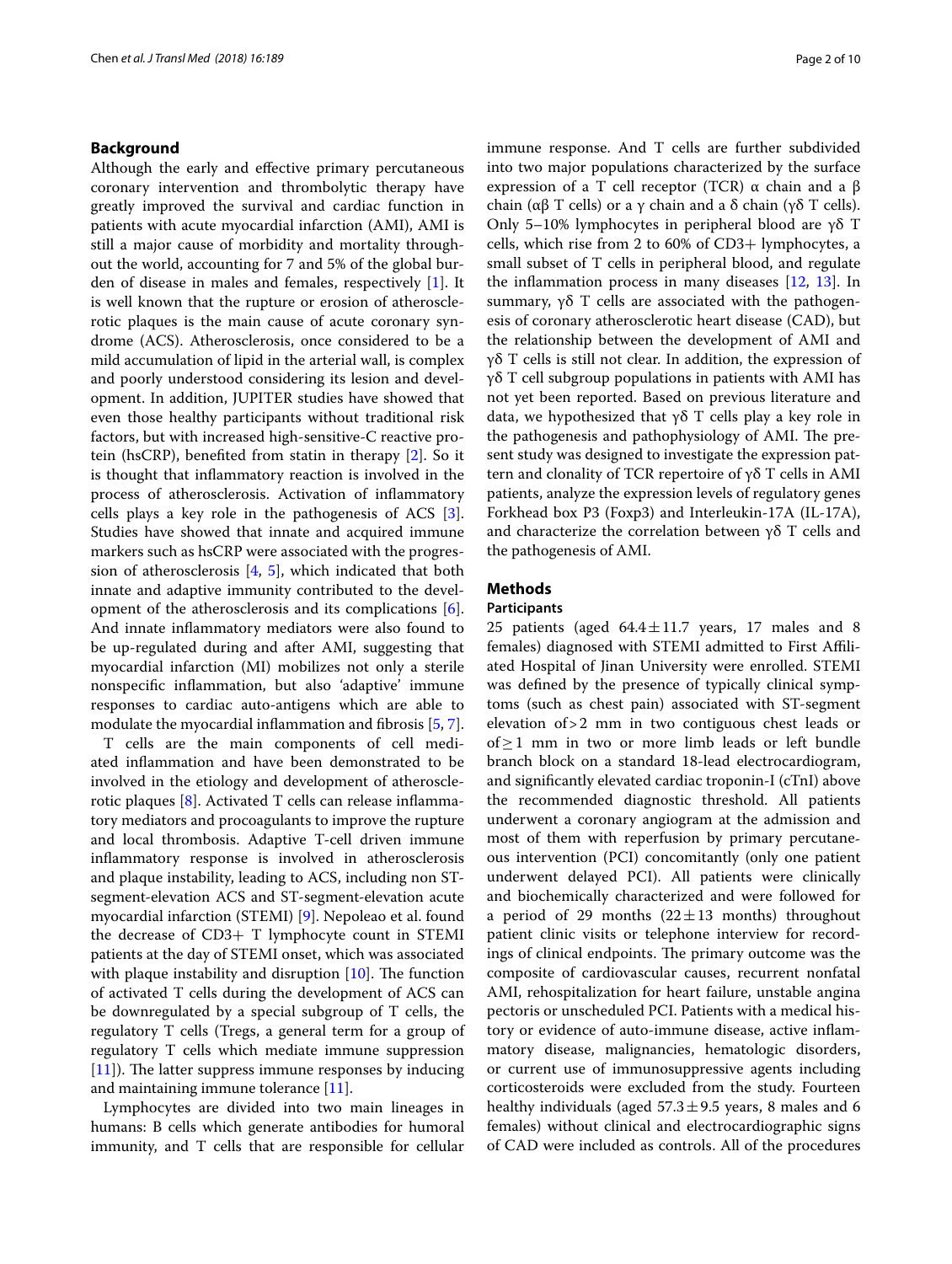were conducted in accordance with the guidelines of the Medical Ethics Committees of the Health Bureau of Guangdong Province in China, and ethical approval was obtained from the Ethics Committee of the Medical School of Jinan University. Written informed consent was obtained from each participant.

## **Sample collection**

After obtaining participants' consent, peripheral blood samples (PB) were obtained from AMI patients and healthy controls. And the blood samples of AMI patients were collected within 24 h since the onset of chest pain. Peripheral blood mononuclear cells (PBMCs) were isolated from peripheral blood (PB) samples by Ficoll-Hypaque gradient centrifugation. For the AMI patients, venous plasma sample and serum sample were also obtained for measurement of cardiac troponin I (cTnI) and creatinine kinases using an Abbott ARCHI-TECTi2000 Full Automatic Particle Chemiluminescence Immunoassay Analyzer, and of total cholesterol, triglycerides (TG), high-density lipoprotein cholesterol, and LDL-C, using an AU600 Biochemistry Analyzer (Olympus, Shizuoka, Japan).

# **γδ T cell sorting**

The γδ T cells in the PB from 25 AMI patients and 14 healthy controls were sorted using γδ monoclonal antibodies and the MACS magnetic cell sorting technique (Miltenyi Biotec, Bergisch Gladbach, Germany).

**Real‑time quantitative polymerase chain reaction (RQ‑PCR)**

Total RNA of PBMCs and γδ T cells were extracted using TRIzol RNA extraction Kit according to the manufacturer's protocol (ThermoFisher Scientific, CA, USA). High-Capacity cDNA Reverse Transcription Kit (ThermoFisher Scientifc, CA, USA) was applied for reverse transcription so as to synthesize the first-strand cDNA. The quality of cDNA was analyzed by reverse transcription PCR (β<sub>2</sub> microglubin (β<sub>2</sub>M) gene amplification). The primer sequences of the transcription factor Foxp3, IL-17A, and TCRV $y1-3$  $y1-3$  $y1-3$  subfamily genes were listed in Table 1. RQ-PCR was performed in a volume of 20 μL containing 9 μL of 2.5 × Real Master Mix, 0.5 μM of each primer and 1 μL of cDNA (Tiangen Biotech, Beijing, China). After the initial denaturation at 95 °C for 2 min, 45 cycles consisting of 95 °C for 15 s, 60 °C for 60 s and 82 °C for 1 s for plate reading were performed using MJ Research DNA Engine Opticon 2 PCR cycler (BIO-RAD, USA). The relative mRNA expression levels of relative genes in each sample were calculated according to the comparative cycle time (Ct) method [[14](#page-8-13)].

<span id="page-2-0"></span>

|  | Table 1 $\,$ PCR primers of target genes and $\beta_2$ M gene |  |  |  |  |
|--|---------------------------------------------------------------|--|--|--|--|
|--|---------------------------------------------------------------|--|--|--|--|

| Primer            | Sequence                     |
|-------------------|------------------------------|
| Foxp3-for         | 5'-CTGACCAAGGCTTCATCTGTG-3'  |
| Foxp3-back        | 5'-ACTCTGGGAATGTGCTGTTTC-3   |
| TCR Vy1-for       | 5'-TACCTACACCAGGAGGGGAAG-3'  |
| TCR Vy2-for       | 5'-GGCACTGTCAGAAAGGAATC-3'   |
| TCR Vy3-for       | 5'-TCGACGCAGCATGGGTAAGAC-3'  |
| TCR Vy-back       | 5'-GITGCICITCITTICITGCC-3'   |
| $II - 17A$ -for   | 5'-TCCCACGAAATCCAGGATGC-3'   |
| $II - 17A - back$ | 5'-GGATGTTCAGGTTGACCATCAC-3' |
| $\beta_2$ M-for   | 5'-TACACTGAATTCACCCCCAC-3'   |
| $\beta_2$ M-back  | 5'-CATCCAATCCAAATGCGGCA-3'   |

# **Genescan analysis for clonality of TCRVγ and TCRVδ subfamilies**

Three TCR  $V\gamma$ 1-3 subfamily gene senseprimers and a single TCR Cγ reverse primer or eight TCR Vδ sense primers and a single TCR Cδ primer were used in an unlabeled PCR for amplifcation of the TCR Vγ and TCR Vδ subfamilies, respectively. The sequences of primers were described in our previous study [\[15](#page-8-14)]. Aliquots of the cDNA (1 μL) were amplifed in 20 μL reactions using one of the three Vγ primers and a Cγ primer or one of the eight  $V\delta$  primers and a  $C\delta$  primer. The final reaction mixture contained 0.5 μM of the sense and antisense primers,  $1 \times$  PCR buffer, 0.1 mM dNTPs, 1.5 mM MgCl<sub>2</sub>, and 1.25 U Taq polymerase (Promega, CA, USA). The amplifcation was performed on a DNA thermal cycler (BioMetra, Germany). After 3 min-denaturation at 94 °C, 40 PCR cycles at 94 °C for 1 min, 60 °C for 1 min and 72 °C for 1 min were performed followed by a fnal 6 min-elongation at 72 °C.

Aliquots of the unlabeled PCR products  $(2 \mu L)$  were subjected to a cycle of runoff reaction using fluorophorelabeled  $Cγ$ -FAM or  $Cδ$ -FAM primer respectively. The labeled runoff PCR products  $(2 \mu L)$  were heat-denatured at 94 °C for 4 min with 9.5 μL formamide (Hi-DiFormamide, ThermoFisher Scientific, CA, USA) and  $0.5 \mu L$  of Size Standards (GENESCANTM-500-LIZTM, ThermoFisher Scientifc, CA, USA), and the samples were then loaded on 3100 POP-4TM gel (Performance Optimized Polymer-4, ThermoFisher Scientific, CA, USA) and resolved by electrophoresis in 3100 DNA sequencer (ThermoFisher Scientific, CA, USA) for size and fluorescence intensity determination using Genescan software [[16\]](#page-8-15).

# **Statistical analyses**

In the study, independents-samples *t* test was performed to compare the biochemical markers, and the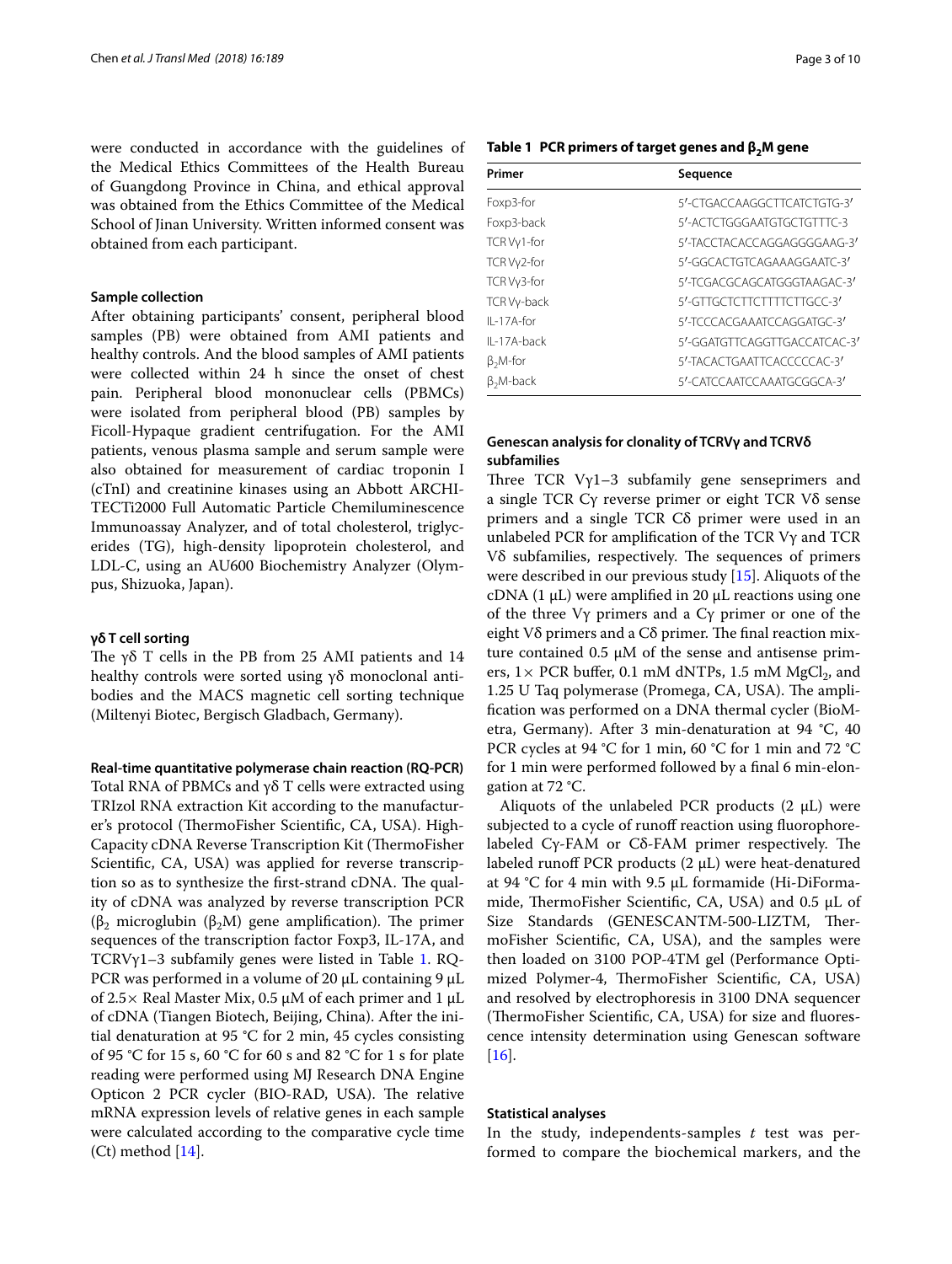Student's *t* test, Kruskal–Wallis, or Mann–Whitney U test was performed to compare the means of gene expression levels between two cell populations. Oneway ANOVA analysis was performed to compare the mRNA expression levels among cell populations. Pearson correlation or Spearman's rank correlation analysis was used to estimate the correlations. Multivariate Cox-regression Analysis was performed, included the following variables: age, gender, absolute number of γδ T cells in PB, γδ T cell clonal expansion, levels of cTnI, creatinine kinase, total cholesterol, TG, HDL-C and LDL-C, expression levels of Foxp3, IL-17A, and TCR Vγ1–3 genes in γδ T cells, and clinical status of AMI patient. Statistical analysis was performed using SPSS version 19.0 statistic software package (SPSS, Inc., Chicago, IL, USA) and GraphPad Prism 5.0 (GraphPad Prism Software Inc., San Diego, CA, USA). *P* < 0.05 was considered as statistically signifcant.

# **Results**

## **Clinical characteristics of patients**

The clinical characteristics of the patients with AMI and healthy controls were showed in Table [2.](#page-3-0) The biochemical data and results of coronary angiography at admission were showed in Table [3.](#page-3-1) All the patients underwent follow-up of  $22 \pm 13$  (0.5–36) months. During the follow-up, one patient died of ventricular septal perforation, one of the AMI complications; and another patient died of cerebral hemorrhage 2 months after AMI. Three patients underwent unscheduled PCI because of unstable angina pectoris, and two patients returned to hospital for heart failure during follow-up.

<span id="page-3-0"></span>**Table 2 Baseline demographic data of enrolled subjects**

|                                  | AMI             | Healthy controls P value |           |
|----------------------------------|-----------------|--------------------------|-----------|
| Number                           | 25              | 14                       | <b>NA</b> |
| Age (years) (median $\pm$ range) | $64.4 \pm 11.7$ | $57.3 \pm 9.5$           | 0.060     |
| Gender (male)                    | 17 (68%)        | 8 (57%)                  | ΝA        |
| Arterial hypertension            | 18 (72%)        | 0                        | <b>NA</b> |
| Diabetes mellitus                | 6(24%)          | 0                        | <b>NA</b> |
| Prior myocardial infarction      | $\Omega$        | $\Omega$                 | <b>NA</b> |
| Dyslipoproteinaemia              | 11 (44%)        | 7 (50%)                  | <b>NA</b> |
| History of smoking               | 9(36%)          | 0                        | <b>NA</b> |
| WBC $(x 10^9/L)$                 | $10.85 + 3.45$  | $6.97 + 2.17$            | 0.001     |
| Total cholesterol (mmol/L)       | $5.09 + 0.97$   | $5.23 + 0.85$            | 0.672     |
| LDL-C (mmol/L)                   | $3.16 + 0.80$   | $3.11 + 0.64$            | 0.884     |
| HDL-C (mmol/L)                   | $1.12 + 2.56$   | $1.52 + 0.32$            | 0.002     |
|                                  |                 |                          |           |

*AMI* acute myocardial infarction, *WBC* white blood cells, *LDL*-*C* low-density lipoprotein cholesterol, *HDL*-*C* high-density lipoprotein cholesterol, *hs*-*CRP* highsensitivity C-reactive protein

# <span id="page-3-1"></span>**Table 3 Biochemical and clinical data of the AMI patients**

|                              | AMI               |
|------------------------------|-------------------|
| Number                       | 25                |
| hs-CRP (mg/L)                | $11.13 \pm 11.65$ |
| Cardiac troponin I (pg/mL)   | $24.78 \pm 15.06$ |
| NT-proBNP (ng/mL)            | 1266.73 ± 1685.79 |
| LVEF (%)                     | $51 + 9$          |
| Infarct-related artery (no.) |                   |
| LAD                          | 24                |
| <b>RCA</b>                   | $\overline{4}$    |
| <b>LCX</b>                   | 6                 |
| <b>LM</b>                    | 1                 |
| Killip at admission          |                   |
| Killip 1                     | 7                 |
| Killip $\geq$ 2              | 18                |

*NT*-*proBNP* N-terminal pro B-type natriuretic peptide, *LVEF* left ventricular ejected fraction, *LAD* left anterior descending branch coronary artery, *LCX* left circumfex artery, *LM* left main coronary artery, *RCA* right coronary artery

# **Expression pattern and clonality of TCR γδ T cells in AMI patients**

Quantitative analysis of mRNA expression levels of TCR Vγ subfamilies genes in γδ T cells of AMI patients and healthy individuals showed that the expression of TCR Vγ 1–3 genes were higher in AMI patients compared with that in healthy controls  $(0.43 \pm 0.41\%)$ vs. 0.06±0.09%, *P*=0.0003 for Vγ1; 0.35±0.42% vs. 0.03±0.03%, *P*=0.001 for Vγ2; 0.25±0.29% vs.  $0.03 \pm 0.05$ %, *P*=0.00[1](#page-4-0) for Vy3) (Fig. 1). The expression pattern was  $Vy1 > Vy2 > Vy3$  in patients with AMI, while Vγ1 > Vγ3 > Vγ2 in healthy controls (Fig. [2\)](#page-4-1).

In this study, the CDR3 sizes of TCR V $\delta$  (1–8) and V $\gamma$ (1–3) subfamily genes in sorted γδ T cells from AMI patients and healthy individuals were analyzed using RT-PCR and GeneScan. The mean value of the numbers of expressed TCR Vδ subfamilies in AMI patients  $(6.24 \pm 0.72)$  was significantly lower than that in healthy individuals  $(6.86 \pm 1.03, P = 0.034)$ . The most frequently expressed subfamilies in the AMI patients were TCR Vδ1 (25/25, 100.00%), TCR Vδ2 (25/25, 100.00%), TCR Vγ1 (25/25, 100.00%), TCR Vδ8 (24/25, 96.00%), TCR Vγ2 (24/25, 96.00%), and TCR Vγ3 (24/25, 96.00%). And the frequencies of TCR Vδ7 (2/25, 8.00%) and TCR Vδ6 (13/25, 52.00%) were signifcantly lower than those in healthy individuals (14/14, 100.00%; 13/14, 92.86%) (*P*<0.001 and 0.009, respectively) (Fig. [3a](#page-4-2)).

The majority of the TCR  $V\delta$  and  $V\gamma$  subfamilies in the γδ T cells displayed polyclonal expansion with a Gaussian distribution of CDR3 lengths (multi-peaks) corresponding to apolyclonal rearrangement pattern. PCR product analysis produced a single dominant peak or double peaks, which demonstrated a skewed spectra type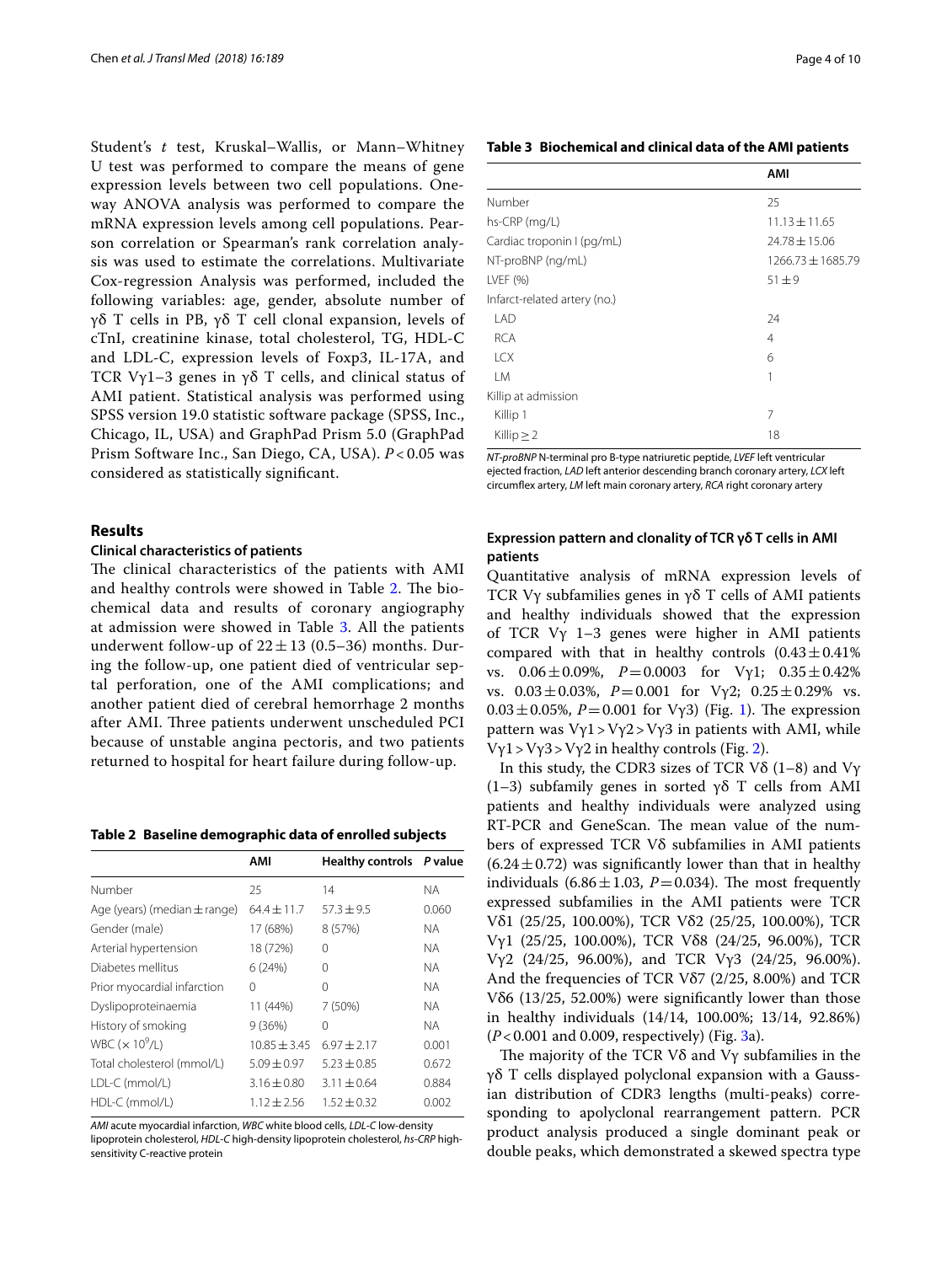



<span id="page-4-1"></span>

<span id="page-4-2"></span><span id="page-4-0"></span>profle termed "oligoclonality" or "biclonality", respectively. "Oligoclonality trending" is a classifcation with a profle between that of polyclonality and oligoclonality [[17,](#page-8-16) [18\]](#page-8-17). The oligoclonally expanded  $\gamma\delta$  T cells were distributed in almost all of the TCR Vδ and Vγ subfamilies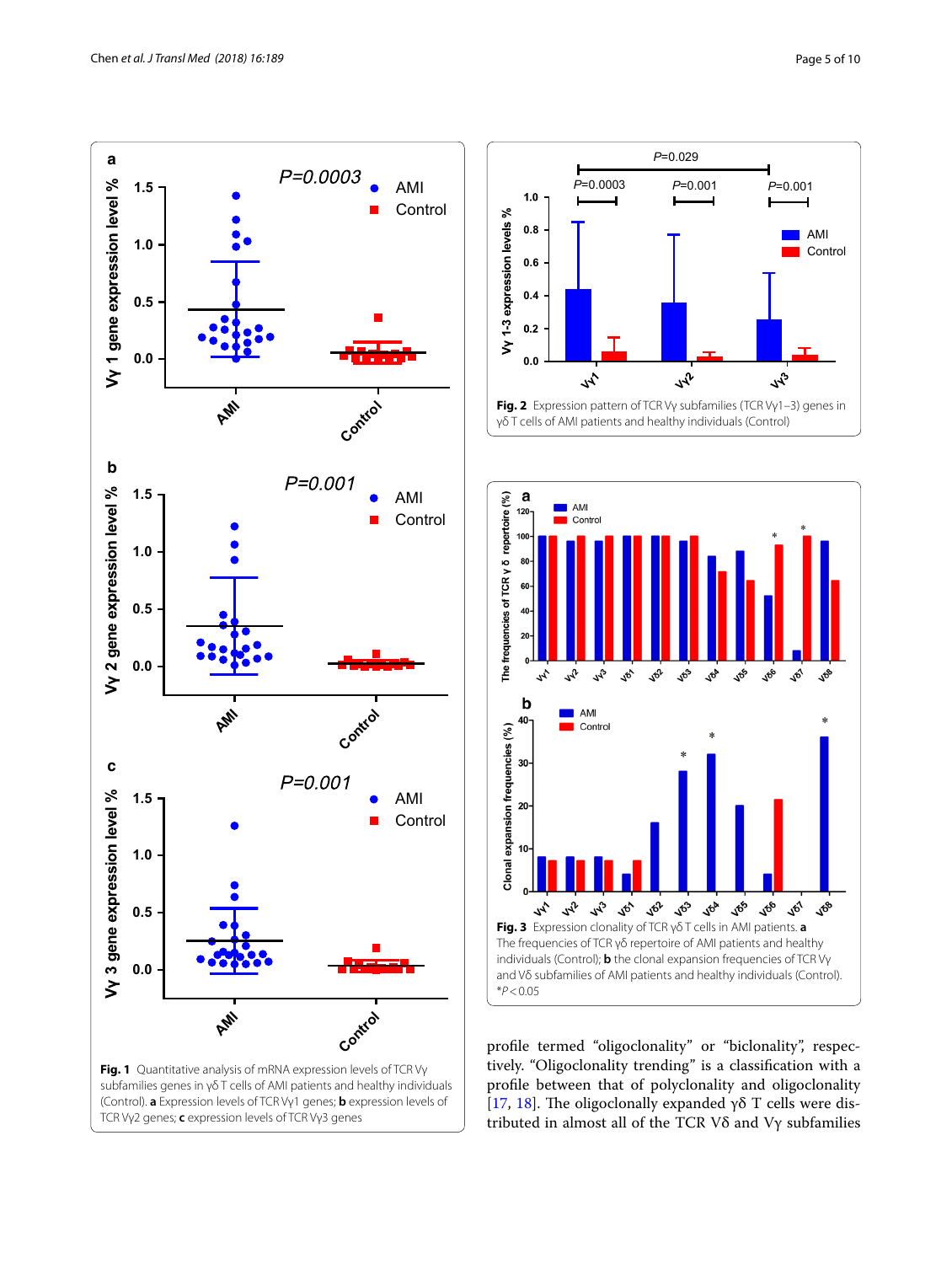in the AMI patients with the exception of TCR Vδ7, and the most frequently oligoclonally expanded TCR Vδ and Vγ subfamilies were TCR Vδ8 (9/25, 36.00%), TCR Vδ4  $(8/25, 32.00\%)$  and TCR V $\delta$ 3 (7/25, 28.00%). The clonal expansion frequencies of TCR Vδ8, TCR Vδ4 and TCR Vδ3 subfamilies were signifcantly higher than those in healthy controls (*P* = 0.011, 0.018 and 0.029) (Fig. [3](#page-4-2)b).

#### **Expression of Foxp3 and IL‑17A genes in γδ T cells**

The mRNA expression levels of regulatory functional genes (Foxp3 and IL-17A genes) in γδ T cells of AMI patients and healthy controls were determined by RQ-PCR. It showed that the mRNA expression levels of IL-17A gene in γδ T cells of AMI patients (median:  $0.0540\%$ ) were signifcantly higher than that of healthy controls (median:  $0.0102\%$ ) ( $P = 0.0227$ ). But no significant difference in the mRNA expression levels of Foxp3 gene was found between AMI γδ cells (median: 0.0101%) and normal γδ cells (median: 0.0054%) (*P* = 0.1185).

Subgroup population analysis was performed among AMI γδ cells, AMI PBMCs, normal γδ cells and normal PBMCs. Foxp3 was the highest expressed in AMI PBMCs (median: 0.0502%), but the lowest expressed in normal γδ cells (median: 0.0054%). Signifcant diference in the expression of Foxp3 was found between AMI  $\gamma\delta$ cells (median: 0.0101%) and AMI PBMCs (*P*<0.0001), between AMI PBMCs and normal PBMCs (median: 0.0274%) ( $P = 0.0241$ ), and between normal γδ cells and normal PBMCs  $(P=0.0005)$  (Fig. [4a](#page-5-0)). IL-17A was the highest expressed in AMI γδ cells (median: 0.0540%), and the lowest expressed in normal PBMCs (median: 0.0013%). Signifcant diference in the expression of IL-17A was found between AMI γδ cells (median: 0.0540%) and AMI PBMCs (median: 0.0025%) ( $P=0.0049$ ), and normal γδ cells (median: 0.0102%) and normal PBMCs (median:  $0.0012\%$ ) ( $P = 0.0042$ ). No significant difference in the expression of IL-17A was found between AMI PBMCs and normal PBMCs  $(P=0.1383)$  (Fig. [4b](#page-5-0)). Multivariate Cox-regression Analysis demonstrated that expression level of Foxp3 gene in AMI PBMCs was a common risk factor of the outcome of AMI [relative risks (RR)=3.318, 95% CI 0.851–12.939].

No correlation was observed between the expression levels of Foxp3 and TCR V $\gamma$ 1 (*P* = 0.363), between Foxp3 and TCR V $y2$  ( $P = 0.112$ ), and between Foxp3 and TCR V $\gamma$ 3 ( $P = 0.987$ ). No correlation was also found between the expression levels of IL-17A and TCR V $\gamma$ 2 ( $P = 0.078$ ), and between IL-17A and TCR Vγ3 ( $P = 0.265$ ). Interestingly, positive correlation was found between the expression levels of IL-17A and TCR  $V\gamma1 (P = 0.047)$ .



<span id="page-5-0"></span>expression levels in AMI patients and healthy controls. **a** Comparison of Foxp3 gene expression levels among AMI γδ T cells, AMI PBMCs, normal γδ T cells, and normal PBMCs. **b** Comparison of IL-17A gene expression levels among AMI γδ T cells, AMI PBMCs, normal γδ T cells, and normal PBMCs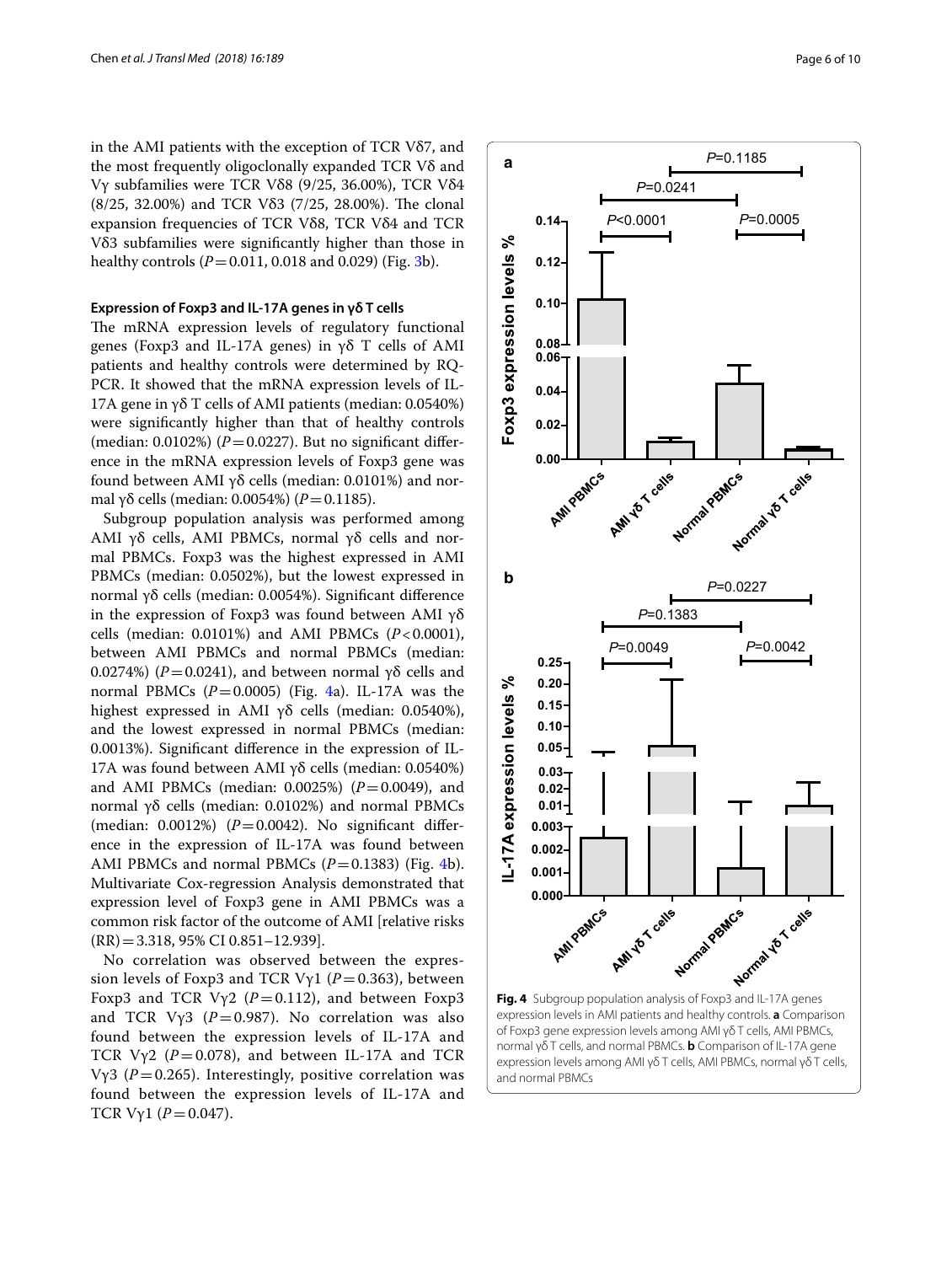# **Discussion**

This is an exploratory study to investigate whether  $\gamma \delta$  T cells driven adaptive immunity is involved in the pathogenesis and pathophysiology of AMI. And we did fnd restricted expression of γδ T cell subsets and clonal expansion of some particular subsets in peripheral blood of patients with AMI. However, the relationship between abnormal expression of γδ T cell subsets and the clinical outcome of AMI is unknown.

TCR is the distinctive surface marker of T cells, and also an important molecule to recognize antigens, generate activated signals and mediate immune responses. TCR is composed of four peptide chains of  $\alpha$ ,  $\beta$ ,  $\gamma$  and  $\delta$ among which two diferent peptide chains make up heterodimer. According to the diferent peptide chains, the human peripheral blood T cells are divided into two subgroup populations-αβ T cells and γδ T cells. The αβ T cells account for most of the T cells in human peripheral blood, about 90–95% and are the main immune efector cells. The γδ T cells are only 1–10%, most of which distribute in the mucosa of the skin, the respiratory tract, the intestinal mucosa and the genitourinary system. The  $\alpha\beta$  T cells recognize peptides presented on the surface of antigen-presenting cells (APC) to  $CD8+T$  cells by major-histocompatibility-complex (MHC) class I or to CD4+ T cells by MHC class II molecules. However, a sizeable subgroup population of CD3+ T cells carries γδ chains. The γδ T cells emerge as an "unconventional" subset of T cells in recent decades. It is now known as an evolutionarily conserved lymphocyte subset of T cells with diverse function, varying based on the species and disease state. In humans, γδ T cells could rise from 2 to 60% of total CD3+ lymphocytes based on immunological challenge [[19\]](#page-8-18). Now it is known that γδ T cells support regeneration of epithelium as well as attract neutrophils just after tissue injury in order to remove necrotic epithelial cells in recent years, as they function not only in immunosurveillance but also in immunoregulation.

Human γδ T cells can be grouped into several discrete subsets based upon their diferent combinations of Vγ and Vδ chains at the variable (V) regions of the T cell receptors: Vγ1–3, Vδ1–8. We found all the expression of Vγ1, Vγ2, and Vγ3 genes were significantly increased in AMI patients compared with healthy controls (Fig. [2](#page-4-1)). And in our study, we did fnd the diference in expression pattern and clonality of TCR γδ T cells between AMI patients and healthy individuals. We found signifcantly restricted TCR γδ subfamilies expression in γδ T cells from AMI patients (the normal TCR γδ repertoire expression pattern is unrestricted). It is noteworthy that very low frequency of TCR Vδ7 subfamily was detected in AMI patients, but that was highly expressed in healthy individuals. The high clonal expansion frequencies of the TCR Vδ8, TCR Vδ4 and TCR Vδ3 were determined in AMI patients. We suggested that such expanded TCR Vδ8, TCR Vδ4 and TCR Vδ3 T cell clones might be reactive T cell clones directed against AMI. It might have certain clinical signifcance in the screening and prediction of AMI. However, this hypothesis requires confrmation with a larger cohort.

It is known that the immune response of the body mainly includes cellular and humoral immunity, and the specifc cellular immunity mediated by T cells is particularly important. Decades ago, it was found that another important function of T cells is immune suppression or immunologic tolerance. Tregs, a general term for a cell population of regulatory T cells, can mediate immune suppression and normally express Foxp3 [[20\]](#page-8-19). It is recognized as playing a critical role in maintaining immune system homeostasis and suppressing pro-infammatory and "classic" immune response [[7\]](#page-8-6).

Atherosclerosis has been viewed as the bland accumulation of lipid in the arterial wall in recent decades, and evidences have indicated that myocardial infarction also launches a sterile unspecifc infammation over the past few years. But the researches of infammation biology in cardiovascular disease mainly focus on protein mediators, such as cytokines and chemokines, or on small molecules, such as prostaglandins, reactive oxygen and nitrogen species. Little is known about the role of T cell adaptive immunity in the pathogenesis of AMI, although researchers have recognized the participation of diferent leukocyte classes in diferent stages of the process of AMI [[21\]](#page-8-20). Data of animal experiments indicate that the number of naturally occurring CD4+CD25+ Tregs is associated with autoimmune diseases as well as atherosclerosis. Moreover, evidence showed that Foxp3 is the most specifc marker for monitoring the development and function of CD4+CD25+ Tregs. Low expression level of CD4+CD25+Foxp3+ Tregs was thought to be involved in the development stages of human atherosclerosis [[22\]](#page-8-21). Jia et al. reported that Tregs levels were decreased in ACS patients and associated with the severity of CAD as they assayed the demethylated Treg-specifc demethylated region in Foxp3 in peripheral blood cells [[8\]](#page-8-7). Furthermore, Mathes et al. demonstrated that CD4+Foxp3+ T-cells exerted damaged efects by enhancing myocardial ischemia–reperfusion injury in mice ischemia–reperfusion model without prior activation by MHC-II restricted autoantigen recognition [\[23\]](#page-8-22). In our study, it was demonstrated that Foxp3 gene was predominantly expressed in AMI PBMCs (higher than that in normal PBMCs and in AMI  $\gamma\delta$  cells). The expression levels of Foxp3 gene in AMI γδ cells were similar with that in normal γδ cells. As we known, Foxp3+  $\alpha\beta$  T cells (CD4+CD25+Foxp3+ Tregs) have a higher expression ratio in PB compared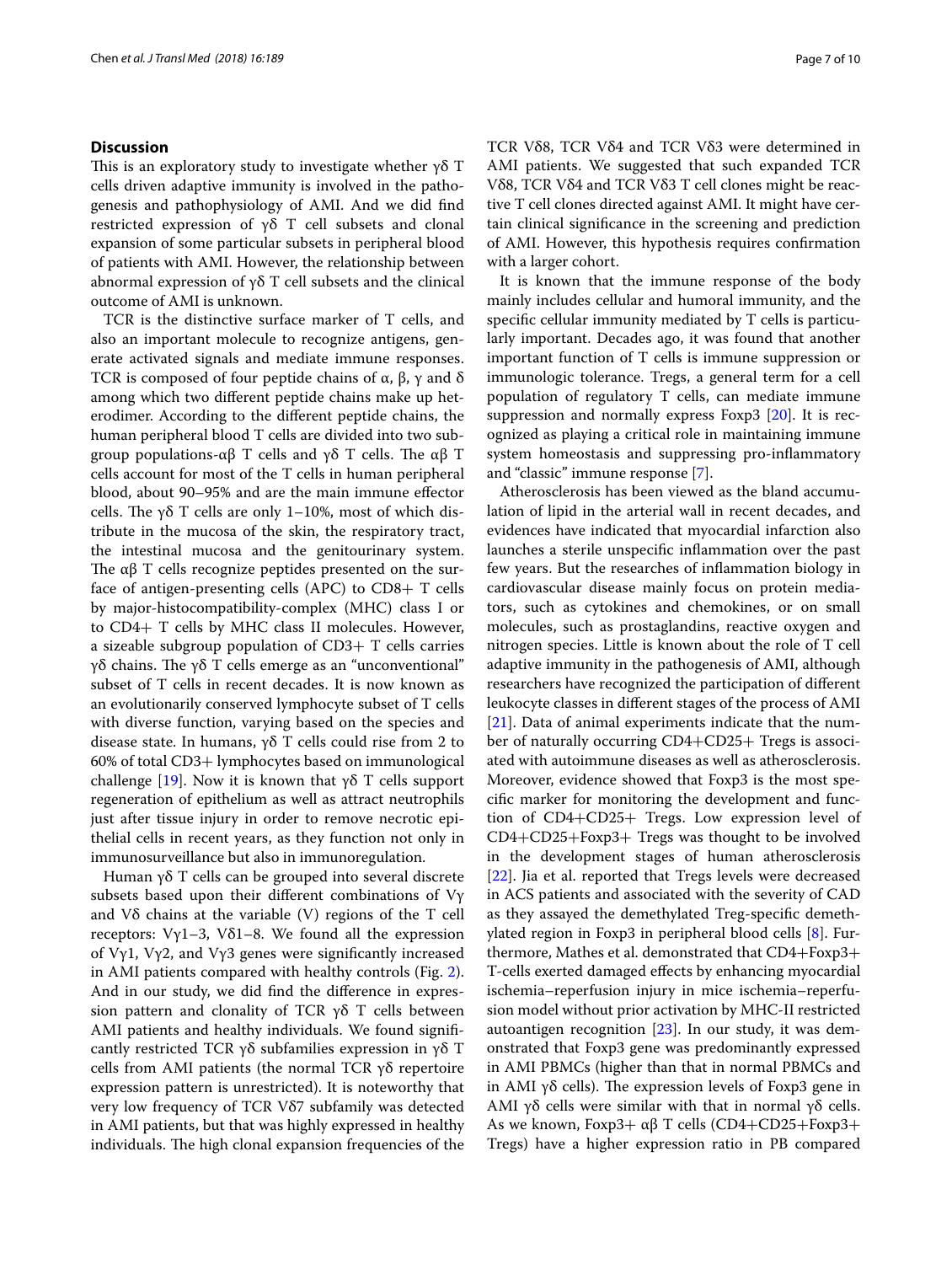with Foxp3+ γδ cells (the regulatory cell subsets of γδ T cells) in PB. So the dominant expression of Foxp3+ gene in AMI PBMCs was due to the high expression of Foxp3+ gene in CD4+CD25+Foxp3+ T cells of AMI patients. We also found the expression level of Foxp3 gene in AMI PBMCs was a common risk factor of the outcome of AMI (RR=3.318). Foxp3 gene expression in PBMCs might play an important role in the progress of AMI patients. But further research needs to be done.

Szczepanik et al. reported that γδ T cells displayed dual directional regulatory function under diferent circumstance through secreting diferent cytokines [\[24](#page-8-23)]. Interleukin-17A (IL-17A, often referred to as IL-17) is proinfammatory cytokine which has received much immunological concern in the past few years as a key pathogenic factor in variously infammatory diseases, including atherosclerosis and acute coronary syndrome, and is linked to autoimmune diseases [\[25](#page-8-24)–[31\]](#page-9-0). It is mainly produced by CD4+Th17 cells according to this signature cytokine, but it can also be produced by other various cell types depending on health status and location, such as γδ T cells, natural killer cells, neutrophils, lymphoid tissue inducer cells [[30\]](#page-9-1). It is now considered that IL-17 is expressed in human coronary and symptomatic carotid atherosclerotic lesions [[32\]](#page-9-2). Jafarzadeh et al. reported that high serum level of IL-17 was associated with ischemic heart disease defned as AMI or unstable angina [\[25](#page-8-24)]. And Zhou et al. suggested that γδ T cells, instead of Th17 cells, were the primary source of IL-17 in infarcted heart, and the increase of IL-17 signifcantly expanded infarct size, worsened cardiac function, aggravated myocardial fbrosis and cardiomyocyte apoptosis in post-AMI patients. Conversely, genetic defciency of IL-17 had the opposite efect. And they indicated that IL-17 induced cardiomyocyte apoptosis via the activation of p38 MAPK-p53-Bax signaling pathway [\[33](#page-9-3)]. Some animal models of atherosclerosis in vivo also showed similar results [[34\]](#page-9-4). Nevertheless, Simon et al. suggested contrarily that elevation of IL-17 was associated with a better outcome in patients with AMI, indicating that IL-17 was a protective regulatory cytokine in CAD, and even an important modulator on vascular infammation [[28\]](#page-8-25). In this study, IL-17A expression was signifcantly increased in AMI patients, and especially higher in AMI γδ cells compared with AMI PBMCs and healthy controls with statistical diference. In addition, very low expression of IL-17A was found in PBMCs from healthy controls. And the highest expression of IL-17A gene in AMI γδ cells suggested that γδ cells producing IL-17 might associate with AMI. These results were consistent with previous literatures.

There are still many unexplained discoveries in this study that need to be further studied and discussed. As for the source of IL-17 in clinical AMI, although we found high expression of IL-17A in γδ T cells in AMI, which is consistent with a few literatures, further clinical studies in larger sample of AMI patients and animal experiment researches are needed. And how IL-17 functions in AMI? Proatherogenic or protective function? The perspectives of present literatures are contradictory. Liuzzo et al. suggested that IL-17 could be both proatherogenic and protective due to the microenvironment in which it is located and the producing of IL-17 and costimulating factors [\[35\]](#page-9-5). We indicated that IL-17 might have protective efects on AMI. But how abou t unstable angina pectoris and atherosclerosis? Subsequently, the mechanism of γδ T cells and IL-17 function needs to be further studied.

# **Conclusion**

In the study, we focused on the role of  $\gamma\delta$  T cells in the pathogenesis of AMI and found restrictive expression of some particular subfamily genes in AMI patients. Nevertheless, we also observed changes of expression level of regulatory functional genes, Foxp3 and IL-17A. These are the important characteristics of  $\gamma\delta$  T cells in AMI patients, which might be related to the immune response and clinical outcome. Even though the immunologic function of γδ T cells in AMI is unknown, an important role of γδ T cells can be speculated. Therefore, these fndings may well reveal novel therapeutic options for those who sufered from AMI. Furthermore, we found that expression level of Foxp3 gene in AMI PBMCs was a common risk factor of the outcome of AMI, which need to be further confrmed by increasing sample size. Unlike CD4+CD25+Foxp3+ Tregs, which dominate hematological system tumors and autoimmune diseases, γδ T cells play a key role in the pathological progress of AMI and it may be associated with the IL-17A mediated pathway, but the specifc mechanism is unknown. In summary, it suggested that Foxp3 in PBMCs and IL-17A in γδ T cells may be the early diagnostic factors and predictors of AMI.

#### **Abbreviations**

ACS: acute coronary syndrome; AMI: acute myocardial infarction; CAD: coronary atherosclerotic heart disease; STEMI: ST-segment-elevation acute myocardial infarction; TCR: T cell receptor; RQ-PCR: real-time quantitative polymerase chain reaction; PBMCs: peripheral blood mononuclear cells; Foxp3: the transcription factor Forkhead box P3; IL-17(A): interleukin-17(A).

#### **Authors' contributions**

XMC and TZ coordinated the study and drafted the manuscript; QD and XYW performed the real-time PCR; QL and ZYJ prepared cDNA and performed the serum test; JYF and XYW helped analyze data; XLW contributed to the concept development and study design. All authors read and approved the final manuscript.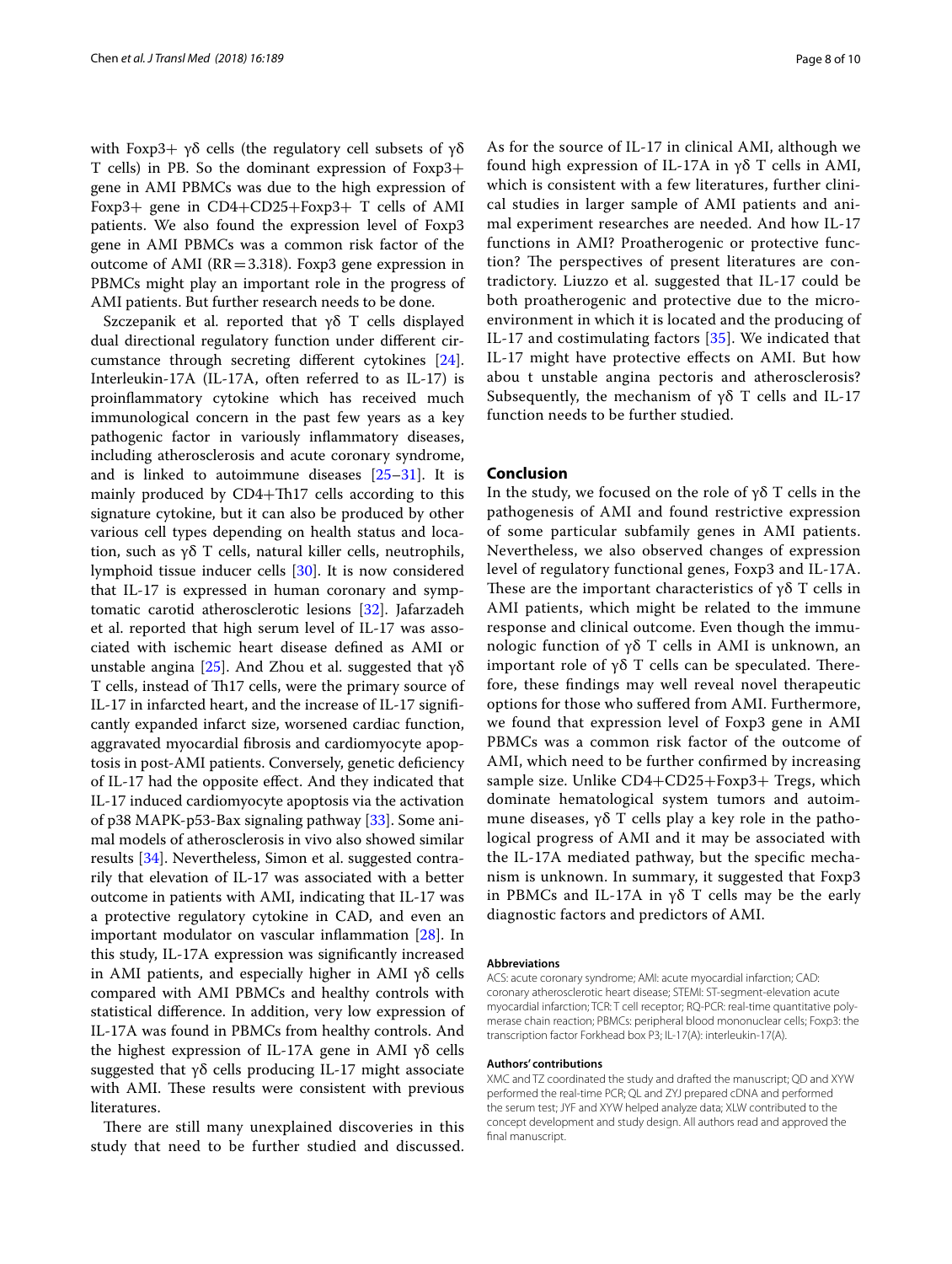#### **Author details**

Department of Cardiology, The First Affiliated Hospital of Jinan University, Guangzhou 510630, China. <sup>2</sup> Institute of Hematology, Jinan University, Guangzhou 510632, China. 3 Peking University Institute of Hematology, Peking University People's Hospital, Beijing 100044, China.

#### **Acknowledgements**

We appreciate Professor Yang-qiu Li of Jinan University for her guidance and assistance in this research and provide TCR primers.

#### **Competing interests**

The authors declare that they have no competing interests.

#### **Availability of data and materials**

The datasets used and/or analyzed during the present study are available from the corresponding author on reasonable request.

#### **Consent for publication**

None.

# **Ethics approval and consent from participants**

All of the procedures were conducted in accordance with the guidelines of the Medical Ethics Committees of the Health Bureau of Guangdong Province, China, and ethical approval was obtained from the Ethics Committee of the Medical School of Jinan University.

#### **Funding**

National Natural Science Foundation of China (No. 81770150); the Science and Technology Planning Project of Guangzhou City of China (No. 201804010425) and the Fundamental Research Funds for the Central Universities (No. 21617465).

# **Publisher's Note**

Springer Nature remains neutral with regard to jurisdictional claims in published maps and institutional afliations.

Received: 1 May 2018 Accepted: 3 July 2018<br>Published online: 05 July 2018

#### **References**

- <span id="page-8-0"></span>1. Moran AE, Foraouzanfar MH, Roth GA, Mensah GA, Ezzati M, Flaxman A, Murray CJL, Naghavi M. The global burden of ischemic heart disease in 1990 and 2010: the global burden of disease 2010 study. Circulation. 2014;129:1493–501.
- <span id="page-8-1"></span>2. Ridker PM, Danielson E, Fonseca FAH, Genest J, Gotto AM Jr, Kastelein JJP, Koenig W, Libby P, Lorenzatti AJ, MacFadyen JG, Nordestgaard BG, Shepherd J, Willerson JT, Glynn RJ, on behalf of the JUPITER Trial Study Group. Reduction in C-reactive protein and LDL cholesterol and cardiovascular event rates after initiation of rosuvastatin: a prospective study of the JUPITER trial. Lancet. 2009;373:1175–82.
- <span id="page-8-2"></span>3. Libby P. Infammation and atherosclerosis. Circulation. 2002;105:1135–43.
- <span id="page-8-3"></span>4. Andersson J, Libby P, Hansson GK. Adaptive immunity and atherosclerosis. Clin Immunol. 2010;134:33–46.
- <span id="page-8-4"></span>5. Anderson DR, Poterucha JT, Mikuls TR, Duryee MJ, Garvin RP, Klassen LW, Shurmur SW, Thiele GM. IL-6 and its receptors in coronary artery disease and acute myocardial infarction. Cytokine. 2013;62:395–400.
- <span id="page-8-5"></span>6. Novak J, Dobrovolny J, Tousek P, Kocka V, Teringova E, Novakova L, Widimsky P. Potential role of invariant natural killer T cells in outcomes of acute myocardial infarction. Int J Cardiol. 2015;187:663–5.
- <span id="page-8-6"></span>7. Ramos G, Hofmann U, Frantz S. Myocardial fbrosis seen through the lenses of T-cell biology. J Mol Cell Cardiol. 2016;92:41–5.
- <span id="page-8-7"></span>8. Jia L, Zhu L, Wang JZ, Wang XJ, Chen JZ, Song L, Wu YJ, Sun K, Yuan ZY, Hui R. Methylation of FOXP3 in regulatory T cells is related to the severity of coronary artery disease. Atherosclerosis. 2013;228:346–52.
- <span id="page-8-8"></span>9. Lin Y, Lu S, Lu Z, Huang Y, Shi Y, Liu L, Wang X, Ji Q. Downregulation of CD4+LAP+ and CD4+CD25+ regulatory T cells in acute coronary syndromes. Mediators Infamm. 2013.<https://doi.org/10.1155/2013/764082>.
- <span id="page-8-10"></span><span id="page-8-9"></span>11. Lü CX, Xu RD, Cao M, Wang G, Yan FQ, Shang SS, Wu XF, Ruan L, Quan XQ, Zhang CT. FOXP3 demethylation as a means of identifying quantitative defects in regulatory T cells in acute coronary syndrome. Atherosclerosis. 2013;229:263–70.
- <span id="page-8-11"></span>12. Li Y, Chen S, Yang L, Li B, Chan JYH, Cai D. TRGV and TRDV repertoire distribution and clonality of T cells from umbilical cord blood. Transpl Immunol. 2009;20:155–62.
- <span id="page-8-12"></span>13. Zarin P, Chen ELY, In TSH, Anderson MK, Zuniga-Pfücker JC. Gamma delta T-cell diferentiation and efector function programming, TCR signal strength, when and how much? Cell Immunol. 2015;296:70–5.
- <span id="page-8-13"></span>14. Zheng R, Wu X, Huang X, Chen Y, Yang Q, Li Y, Zhang G. Gene expression pattern of Treg and TCR Vγ subfamily T cells before and after specifc immunotherapy in allergic rhinitis. J Transl Med. 2014;12:24.
- <span id="page-8-14"></span>15. Xuan L, Wu X, Zhang Y, Fan Z, Ling Y, Huang F, Zhang F, Zhai X, Liu Q. Granulocyte colony-stimulating factor affects the distribution and clonality of TRGV and TRDV repertoire of T cells and graft-versus-host disease. J Transl Med. 2011;9:215.
- <span id="page-8-15"></span>16. Jin Z, Wu X, Chen S, Yang L, Liu Q, Li Y. Distribution and clonality of the va and vβ T-cell receptor repertoire of regulatory T cells in leukemia patients with and without graft versus host disease. DNA Cell Biol. 2014;33:182–8.
- <span id="page-8-16"></span>17. Xu L, Weng J, Huang X, Zeng C, Chen S, Geng S, Yang L, Wu S, Huang S, Du X, Li Y. Persistent donor derived Vδ4 T cell clones may improve survival for recurrent T cell acute lymphoblastic leukemia after HSCT and DLI. Oncotarget. 2016;7:42943–52.
- <span id="page-8-17"></span>18. Jin Z, Luo Q, Lu S, Wang X, He Z, Lai J, Chen S, Yang L, Wu X, Li Y. Oligoclonal expansion of TCR Vδ T cells may be a potential immune biomarker for clinical outcome of acute myeloid leukemia. J Hematol Oncol. 2016;9:126.
- <span id="page-8-18"></span>19. Morita CT, Jin C, Sarikonda G, Wang H. Nonpeptide antigens, presentation mechanisms, and immunological memory of human Vγ2 Vδ2 T cells: discriminating friend from foe through the recognition of prenyl pyrophosphate antigens. Immunol Rev. 2007;215:59.
- <span id="page-8-19"></span>20. Kang N, Tang L, Li X, Wu D, Li W, Chen X, Cui L, Ba D, He W. Identifcation and characterization of Foxp3(+) γδ T cells in mouse and human. Immunol Lett. 2009;125:105–13.
- <span id="page-8-20"></span>21. Flego D, Liuzzo G, Weyand CM, Crea F. Adaptive immunity dysregulation in acute coronary syndromes: from cellular and molecular basis to clinical implications. J Am Coll Cardiol. 2016;68:2107–17.
- <span id="page-8-21"></span>22. Tian Y, Liang X, Wu Y. The alternation of autophagy/apoptosis in CD4+CD25+Foxp3+ Tregs on the developmental stages of atheroscle‑ rosis. Biomed Pharmacother. 2018;97:1053–60.
- <span id="page-8-22"></span>23. Mathes D, Weirather J, Nordbeck P, Arias-Loza AP, Burkard M, Pachel C, Kerkau T, Beyersdorf N, Frantz S, Hofmann U. CD4+ Foxp3+T-cells contribute to myocardial ischemia-reperfusion injury. J Mol Cell Cardiol. 2016;101:99–105.
- <span id="page-8-23"></span>24. Szczepanik M, Nowak B, Askenase PW, Ptak W. Cross-talk between γδ T lymphocytes and immune cells in humoral response. Immunology. 1998;95:612–7.
- <span id="page-8-24"></span>25. Jafarzadeh A, Esmaeeli-Nadimi A, Nough H, Nemati M, Rezayati MT. Serum levels of interleukin (IL)-13, IL-17 and IL-18 in patients with ischemic heart disease. Anadolu Kardiyol Derg. 2009;9:75–83.
- 26. Liao YH, Xia N, Zhou SF, Tang TT, Yan XX, Lv BJ, Nie SF, Wang J, Iwakura Y, Xiao H, Yuan J, Jevallee H, Wei F, Shi GP, Cheng X. Interleukin-17A contributes to myocardial ischemia/reperfusion injury by regulating cardiomyocyte apoptosis and neutrophil infltration. J Am Coll Cardiol. 2012;59:420–9.
- 27. Troitskaya M, Baysa A, Vaage J, Sand KL, Maghazachi AA, Valen G. Interleukin-17 (IL-17) expression is reduced during acute myocardial infarction: role on chemokine receptor expression in monocytes and their in vitro chemotaxis towards chemokines. Toxins. 2012;4:1427–39.
- <span id="page-8-25"></span>28. Simon T, Taleb S, Danchin N, Laurans L, Rousseau B, Cattan S, Montely JM, Dubourg O, Tedgui A, Kotti S, Mallat Z. Circulating levels of interleukin-17 and cardiovascular outcomes in patients with acute myocardial infarction. Eur Heart J. 2013;34:570–7.
- 29. Yan X, Anzai A, Katsumata Y, Matsuhashi T, Ito K, Endo J, Yamamoto T, Takeshima A, Shinmura K, Shen W, Fukuda K, Sano M. Temporal dynamics